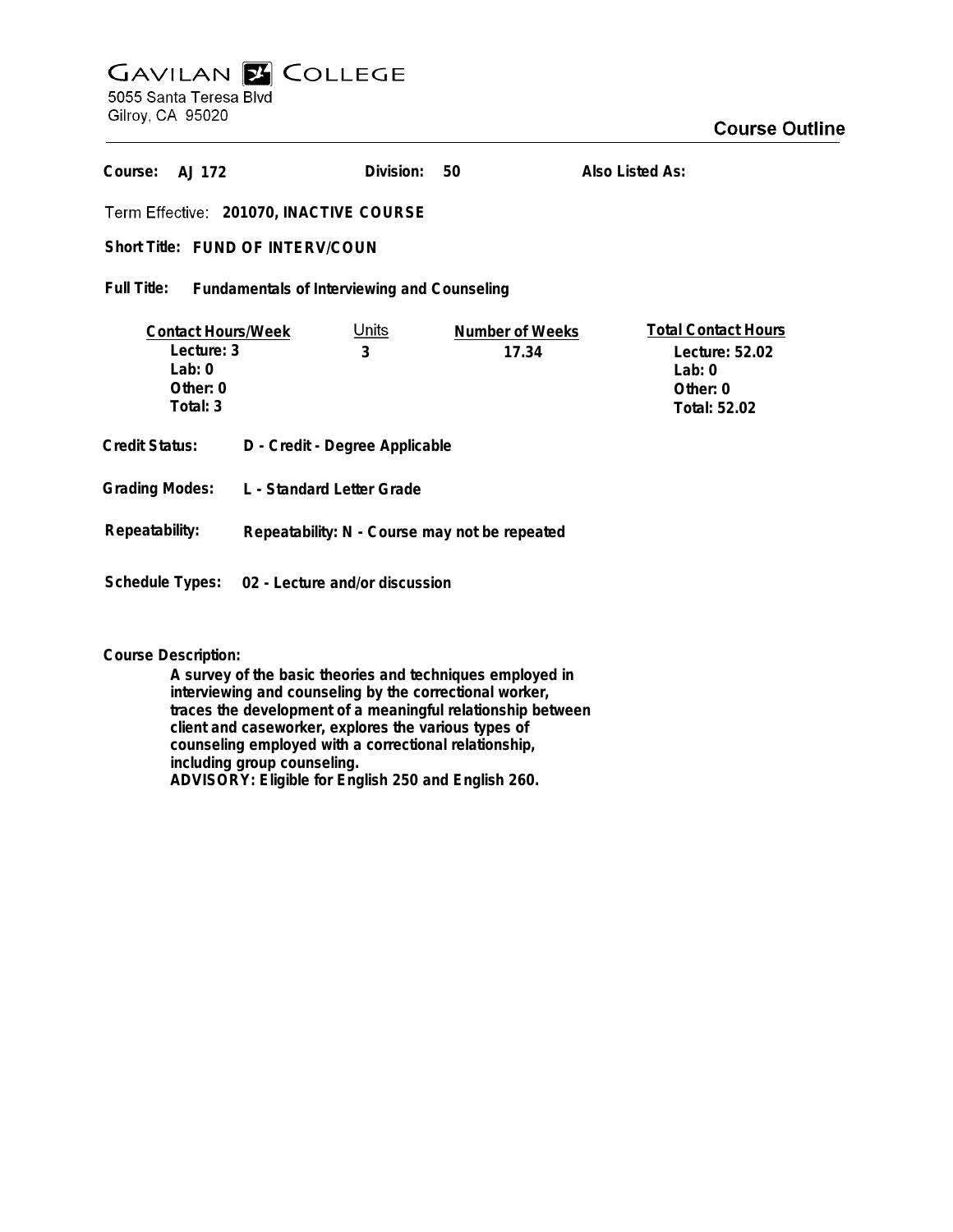**ARTICULATION and CERTIFICATE INFORMATION Associate Degree: CSU GE: IGETC: CSU TRANSFER: Transferable CSU, effective 199270 UC TRANSFER: Not Transferable**

## **PREREQUISITES:**

## **COREQUISITES:**

### **STUDENT LEARNING OUTCOMES:**

**1. The student will demonstrate the ability to: Analyze a conceptual overview of the processes used in correctional interviewing and counseling.**

**2. Apply in-depth correctional communication skills.**

**3. Design correctional and institutional counseling/interview/ interrogation strategies.**

**4. Acquire skills necessary to work independently and**

**5. Will acquire the skills, knowledge, and attitudes sufficient to understand the nature of the counseling and/or interviewing relationship.**

**6. Have developed an understanding of the Human Relations Counseling Model in the helping relationship.**

**7. Understand the theories underlying effective communication.**

**8. Understand personal theories of human behavior.**

**9. Understand the legal considerations surrounding the counseling relationship, information gathered, and judicial determinations.**

**10. Have acquired the skills, knowledge, and techniques**

**associated with cases involving crisis intervention.**

**11. Have developed an understanding of the ethical dilemmas confronting the counselor/helper.**

## **TOPICS AND SCOPE:**

**Inactive Course: 05/10/2010**

**Curriculum Approval Date: 11/12/1992**

- **1 Introduction**
- **A. Course parameters, testing evaluation**
- **B. Course objectives**
- **C. Fundamentals**
- **D. Periodical Literature Report assignment**
- **2 Purposes of Interview**
- **A. Terms of Art**
- **B. Periodical Literature Report assignment**
- **3 Purposes of Interrogation**
- **A. Terms of Art**
- **B. Library Law Research**
- **4 Purposes of Counseling**
- **A. Terms of Art**
- **B. Library Law Research**
- **5 Counseling/Interview Relationship**
- **A. Human Relations Counseling Model**
- **B. Library Law Research**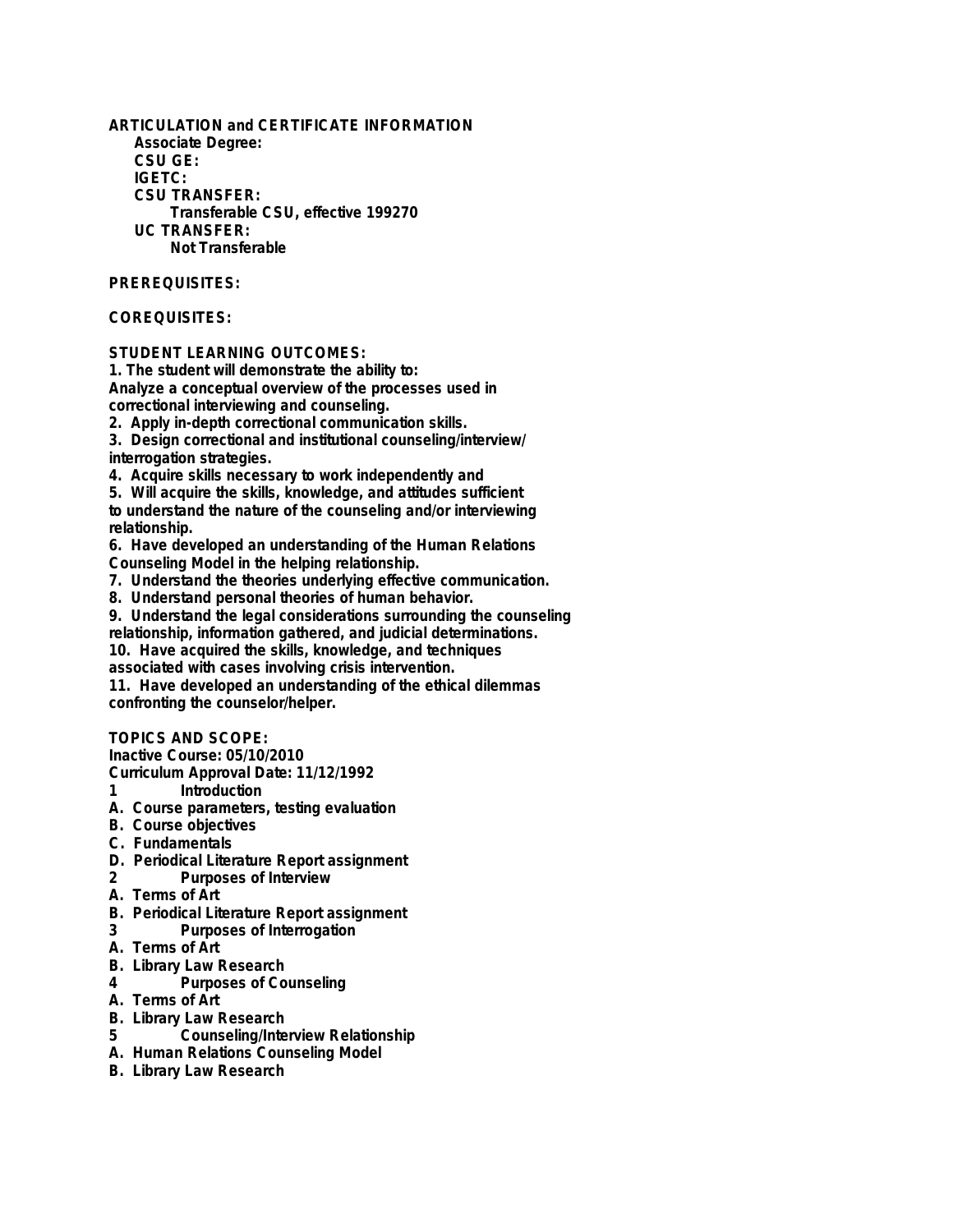- **6 Effective Communication Techniques**
- **A. Effective "helper" traits/characteristics**
- **B. Case Problems Assignment**
- **7 "Client" Variables**
- **A. Case Problem Assignment**
- **8 Communication Skills**
- **A. Verbal vs Non-verbal Messages**
- **B. Case Problem Assignment**
- **9 Response Strategies of the Counselor/Helper**
- **A. Conditions effecting the relationship**
- **B. Law Project Assignment**
- **10 Steps of the Relationship Stage**
- **A. Special Considerations**
- **B. Projection, Resistance, Judgmental Attitudes**
- **C. Law Projects Assignments**
- **11 Counseling/Helping Theory**
- **A. Personal theories**
- **B. Formal theories**
- **C. Term Paper Assignment**
- 12 **Interviewing/Counseling for Correctional/Judicial**
- **and Related Legal Determinations**
- **A. Related Consideration**
- **B. Term Paper Assignment**
- **13 Case Studies**
- **A. Physical Setting and Related Considerations**
- **B. Maintaining Control**
- **C. Term Paper Assignment**
- **14 Case Studies**
- **A. Specific Strategies and Problem Areas**
- **B. Term Paper Assignment**
- **15 Crisis Theory**
- **A. Correctional settings**
- **B. Term Paper Assignment**
- **16 Crisis Intervention**
- **A. Correctional settings**
- **B. Judicial Case Assignment**
- **17 Group Counseling Theory**
- **A. Correctional setting**
- **B. Judicial Case Assignment**
- **18 Course Review Final Exam**

**NOTE:**

**This course addresses the fundamentals of correctional interviewing and counseling.**

**ASSIGNMENTS:**

**Each week the student will read assigned chapters and complete appropriate assignments to meet the one-to-two lecture out-of-class standards.**

## **COURSE OBJECTIVES:**

**At the conclusion of this course the student will be able to understand and use the following:**

- **1. Identify the general purposes of an interview.**
- **2. Discuss the critical differences between interviews and interrogations.**
- **3. Identify the elements necessary for successful communication.**
- **4. List a minimum of five effective helper/counselor traits.**